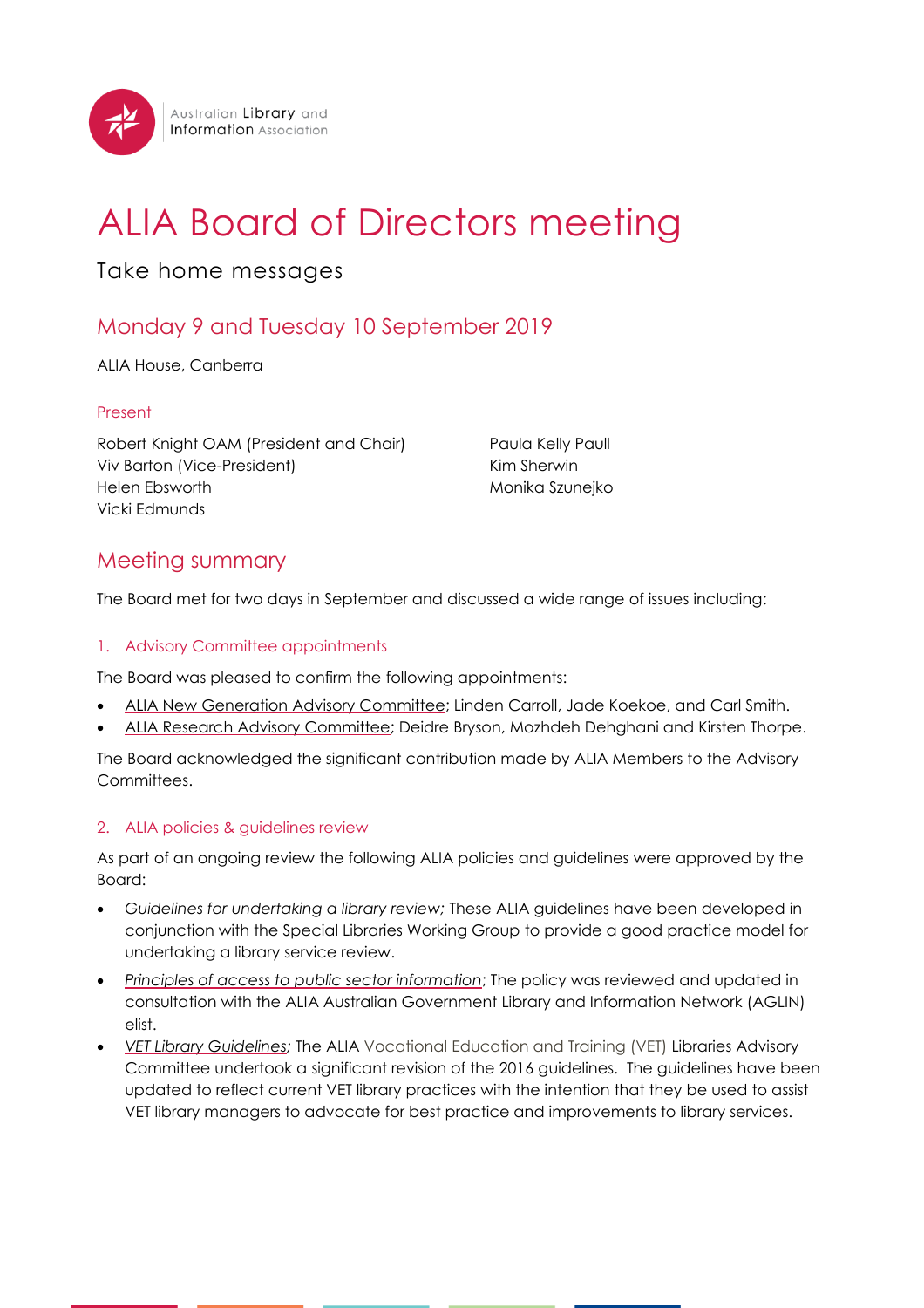- *ALIA Disaster Management for Libraries*; The disaster management guidelines have been reviewed and revised as part of a Blue Shield Australia special project supported by ALIA members Heather Brown and Christine Ianna. The [guide,](https://read.alia.org.au/alia-disaster-management-libraries-part-one-guide) [template](https://read.alia.org.au/alia-disaster-management-libraries-part-two-disaster-plan-template) and [scenarios](https://read.alia.org.au/alia-disaster-scenarios-staff-training-sessions) for staff training will assist anyone in the library and wider GLAM sector when planning for natural disasters. The work of Sue Hutley as the current chair of Blue Shield Australia was acknowledged.
- It was also noted that the ALIA Interlibrary Lending Advisory Committee is reviewing the Interlibrary Resource Sharing (ILRS) Code and the Board will consider the report recommendations once this is finalised.

The Board thanked all those who contributed to the development and review of these important guidelines and policies.

#### 3. By-Laws review

The Board approved changes to the [ALIA By-Laws](https://www.alia.org.au/sites/default/files/documents/Endorsed%20By-Laws%20September%202019.pdf) to bring them into line with amendments to the ALIA [Constitution](https://www.alia.org.au/sites/default/files/documents/2019-05-21%20ALIA%20Constitution%20as%20endorsed%20at%20AGM%202019.pdf) that were approved at the [2019 ALIA Annual General Meeting.](https://www.alia.org.au/AGM) The changes include:

- Amendments to the definitions section to mirror amendments made to the definitions in the Constitution.
- Amendments to *By-Law 3: Elections* and *By-Law 4: Board of Directors* to bring the By-Laws into line with the changes to the structure of the ALIA Board.
- A few other minor amendments that are stylistic in nature, add clarity to the By-Laws or ensure consistency with the requirements of the Constitution.

#### 4. Board election

Board members were advised that nominations for the 2020 [Board election](https://www.alia.org.au/elections) will open on Monday 7 October 2019 and close on Friday 6 December. This is slightly earlier than usual to accommodate the [Annual General Meeting](https://www.alia.org.au/AGM) that in 2020 will be held on Monday 4 May at the ALIA National Conference in Sydney.

#### 5. Professional development

The Board was pleased to note the introduction of a Heritage collection stream to the ALIA [Professional Development Scheme.](https://membership.alia.org.au/pdinfo/professional-development)

#### 6. Memorandum of collaboration

A [memorandum of collaboration](https://membership.alia.org.au/resources/member-resources/mou) with the National Early Language and Literacy Coalition (NELLC) was endorsed by the Board. The memorandum provides a framework for collaboration amongst 9 organisations to advocate for early language and literacy. An important aspect of this work is the development of an Australian National Early Language and Literacy strategy.